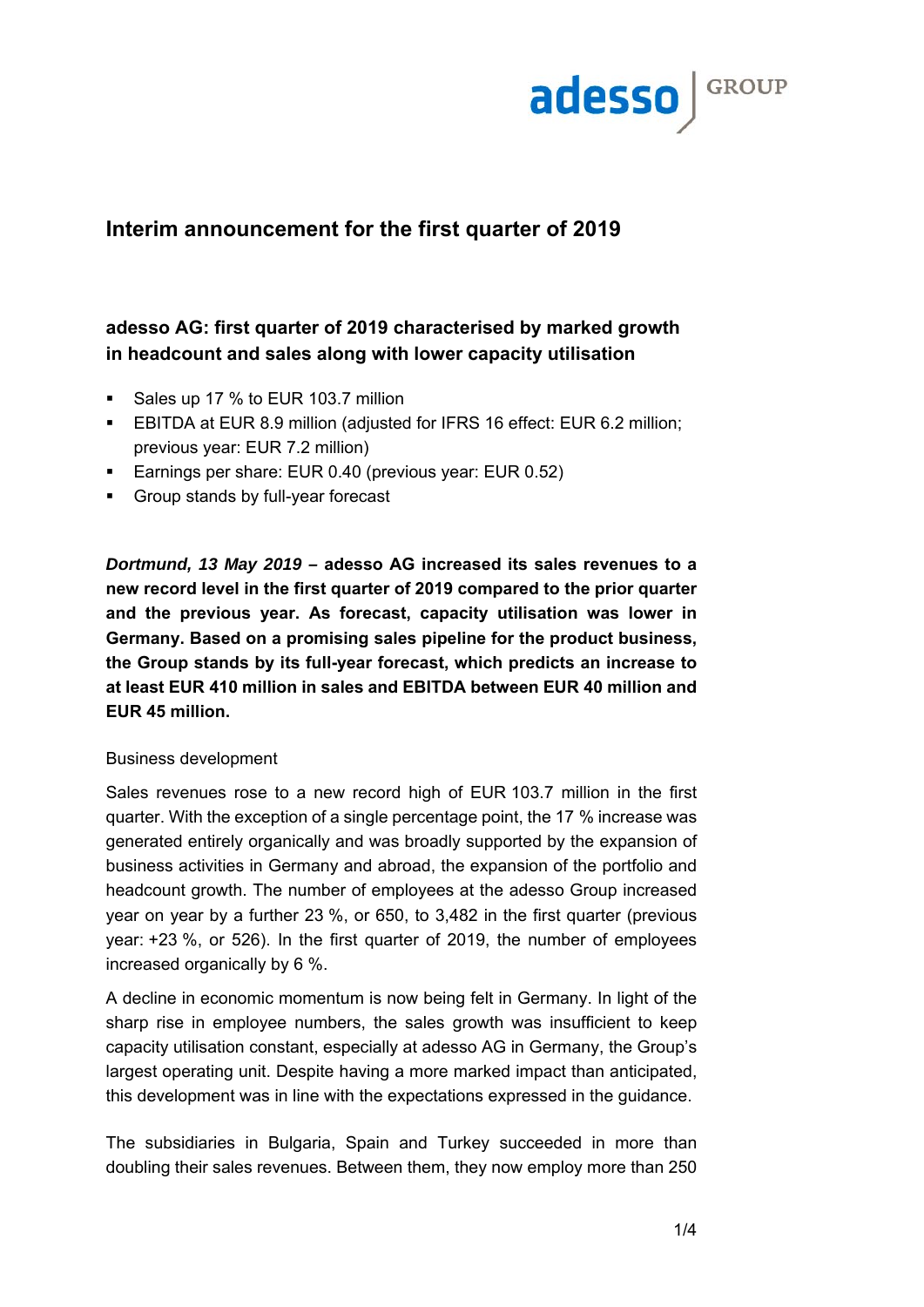

people. Switzerland and Austria also encouragingly recorded a rise in business volume.

#### Income development

adesso has used the new standard for reporting rental agreements and leases since 1 January 2019. Although expenses related to rental agreements and leases were previously recognised under other operating expenses, the rights of use are now to be capitalised on the balance sheet. At the same time, a liability is to be recognised for the obligation to make rental and lease payments in the future. adesso uses the modified retrospective method to report the transition to IFRS 16. Rights of use and liabilities were recognised to an equal extent as at 1 January 2019. As a result, rental and lease payments in the amount of EUR 2.7 million were recognised through profit or loss rather than under other operating expenses in the first quarter of 2019. The initial application of IFRS 16 has therefore led to a EUR 2.7 million increase in reported EBITDA, bringing the corresponding figure up to EUR 8.9 million in the first quarter of 2019, or EUR 6.2 million when adjusted for the effect of IFRS 16. EBITDA stood at EUR 7.2 million in the previous year.

Accompanied by reduced capacity utilisation in Germany, personnel costs rose disproportionately to sales and gross profit (+17 % respectively) by 18 % to EUR 69.9 million due to the growth in headcount. Other operating expenses increased by 32 % on a like-for-like basis. The sharp rise in other operating expenses was driven by the expansion of business operations, as well as higher recruiting expenses and expenditure related to the move into the second construction phase of the Group's headquarters in Dortmund, among other factors.

In line with the guidance, investments in the in|sure product family and FirstSpirit were significantly higher year on year. With a view to implementing customer requirements, at in|sure, over 2,000 man-days went into the development of the proprietary PayTras module for payment transactions and the technical integration of the newly acquired FABIS and CollPhir solutions for commission calculation and company pensions. At FirstSpirit, a number of employees from Professional Services were involved in the development of sales-oriented starter kits. The investments will continue in the quarters ahead, albeit to a lesser extent.

The earnings contribution made by adesso in Germany fell year on year due to capacity utilisation issues, with investments having an identical effect on the contribution to earnings made by adesso insurance solutions. By contrast, the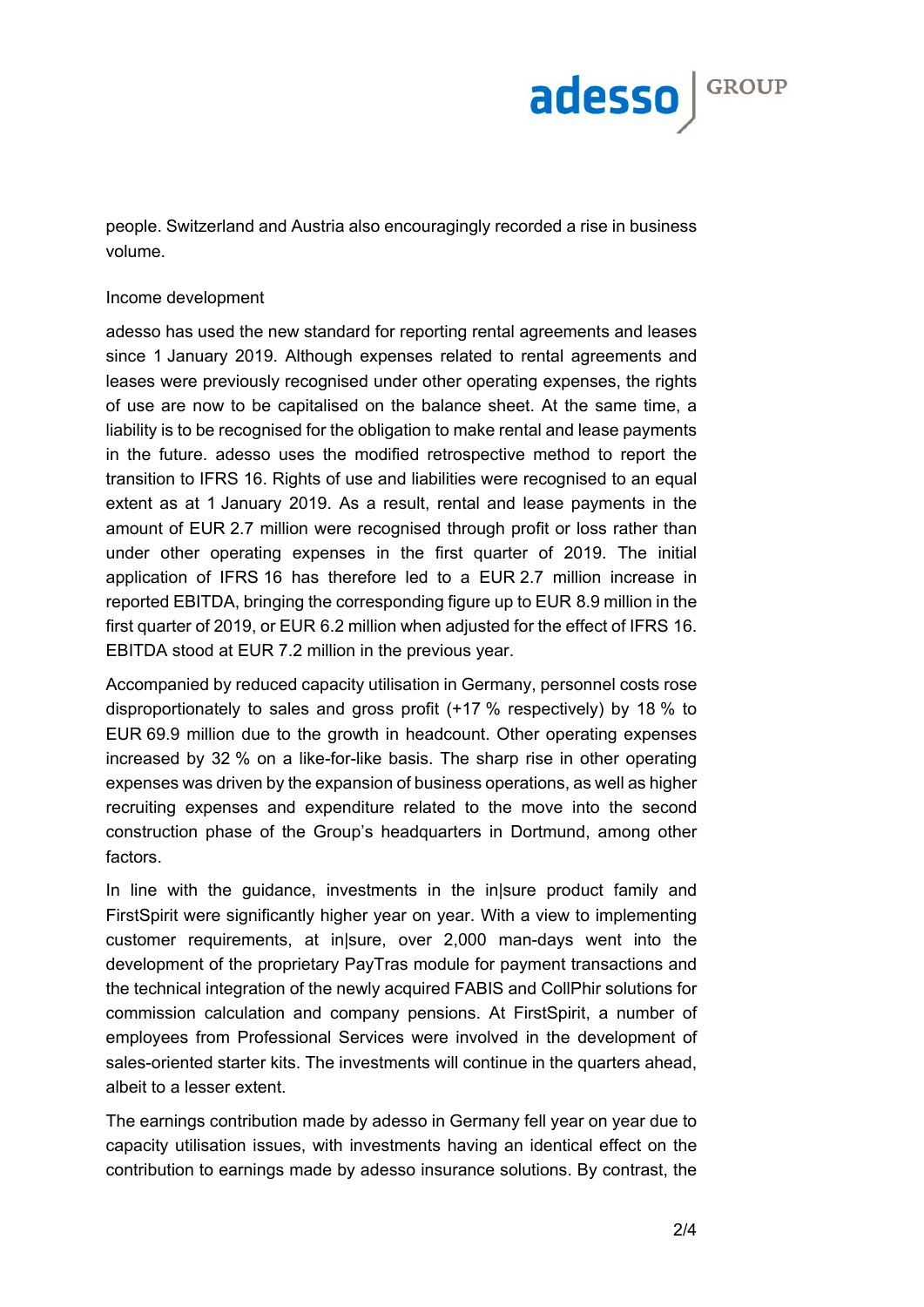

Group recorded a rise in the earnings contribution attributable to adesso mobile solutions and to the operation and hosting of applications, as well as in all countries other than Germany.

Depreciation and amortisation increased by EUR 2.3 million to EUR 4.4 million, of which EUR 2.2 million was attributable to the initial application of IFRS 16. Income from investment activities stood at EUR -0.1 million, with income from financing activities totalling EUR -0.7 million following EUR -0.1 million in the previous year; the figure contains EUR 0.6 million in interest expense due to the initial application of IFRS 16. Consolidated earnings stood at EUR 2.5 million (previous year: EUR 3.2 million), with earnings per share of EUR 0.40 (previous year: EUR 0.52).

### Additional figures and information

adesso held liquid assets of EUR 40.5 million as at 31 March 2019 (previous year: EUR 43.4 million; 31 December 2018: EUR 45.9 million). Interest-bearing financial liabilities amounted to EUR 46.6 million, compared with EUR 44.6 million in the previous year. Equity rose by EUR 2.3 million to EUR 79.6 million in the first quarter. Additional indicators can be downloaded in table form under Investor Relations on the adesso website at www.adessogroup.de.

### **Outlook**

Thanks to a raft of measures, capacity utilisation and the operating margin in Germany are expected to rise by the third quarter. The sales pipeline of the product business is promising and offers sufficient potential to exceed the licence revenues generated in the previous year and planned for 2019.

As in previous years, second-quarter earnings are expected to be down on the first quarter, since it has the lowest number of working days and many opportunities for long weekends by combining bank holidays and annual leave. Against this background, the Group stands by its full-year forecast, which predicts at least EUR 410 million in sales and EBITDA between EUR 40 million and EUR 45 million.

The Executive Board